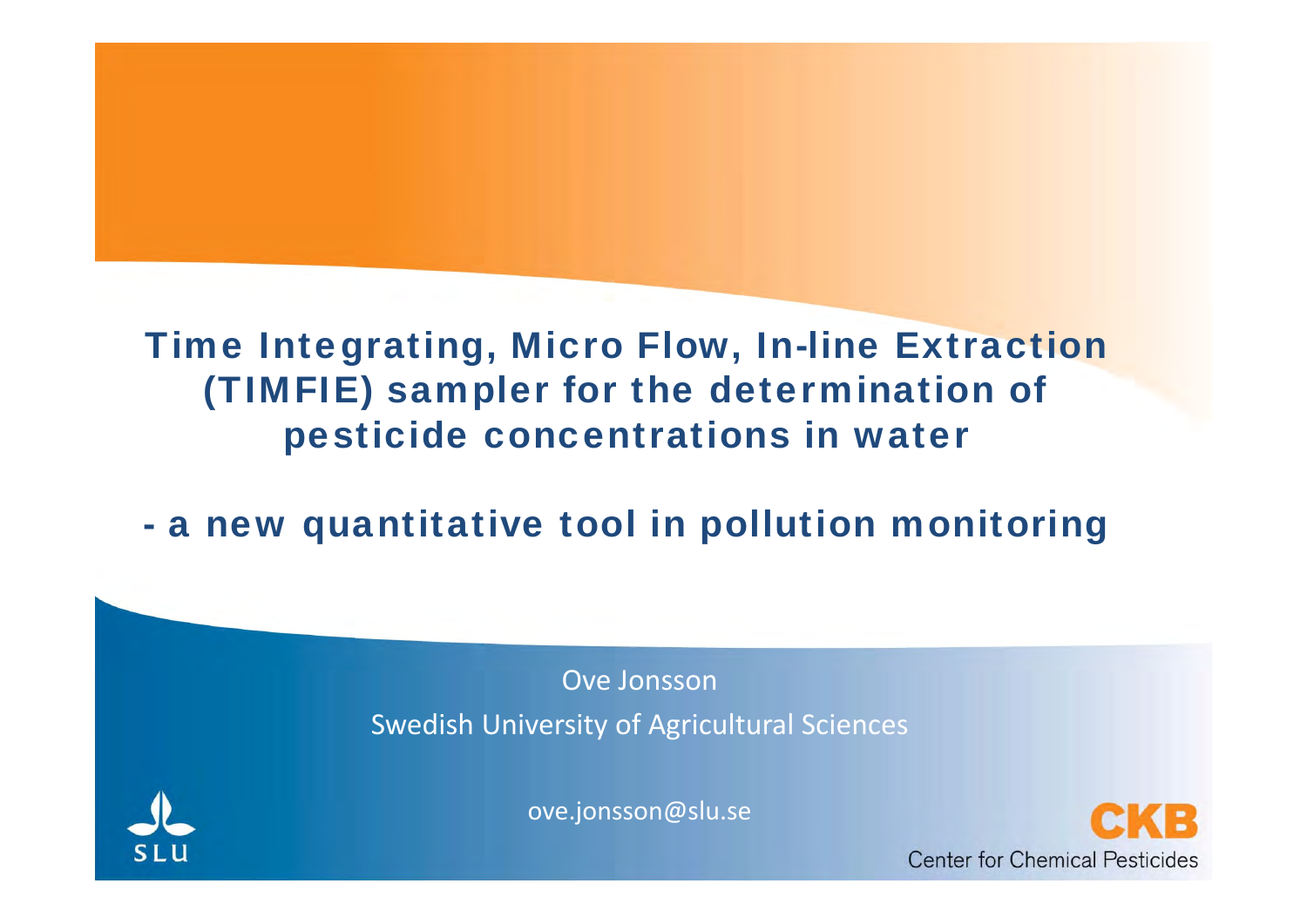#### On the wish list for a new water sampler…

- 1.Time integrated sampling, 1 week or more
- 2.Whole water analysis
- 3.**Quantitative**
- 4. Flexible sample volume
- 5.Possible to validate according to established procedures
- 6.Low cost (and low‐tech)
- 7. Robust
- 8.Flexible ‐ study design and compound classes
- 9.Easy to apply in field
- 10. Easy to transport and store
- 11. Rational handling in the analytical lab



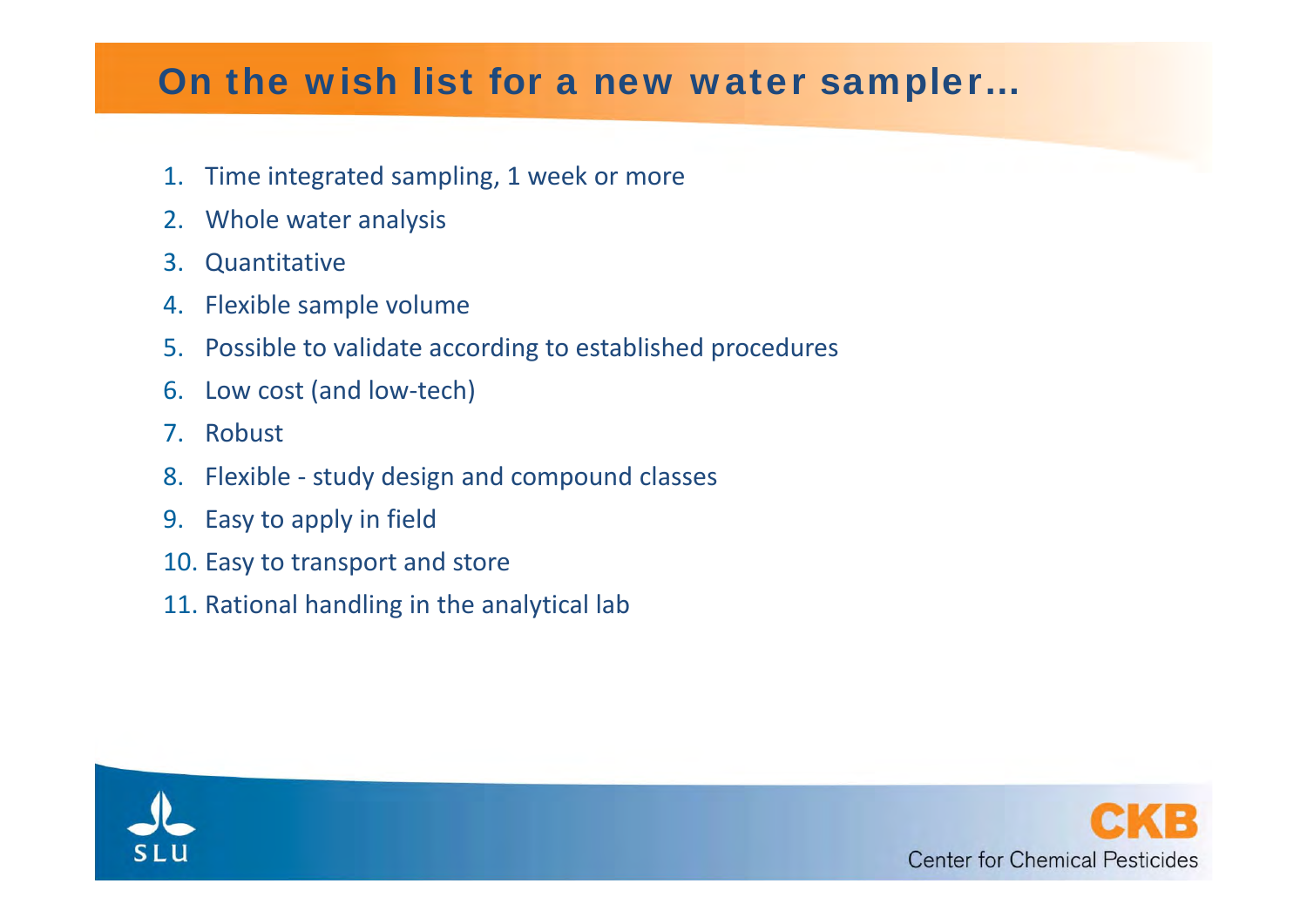#### Principle of the TIMFIE sampler



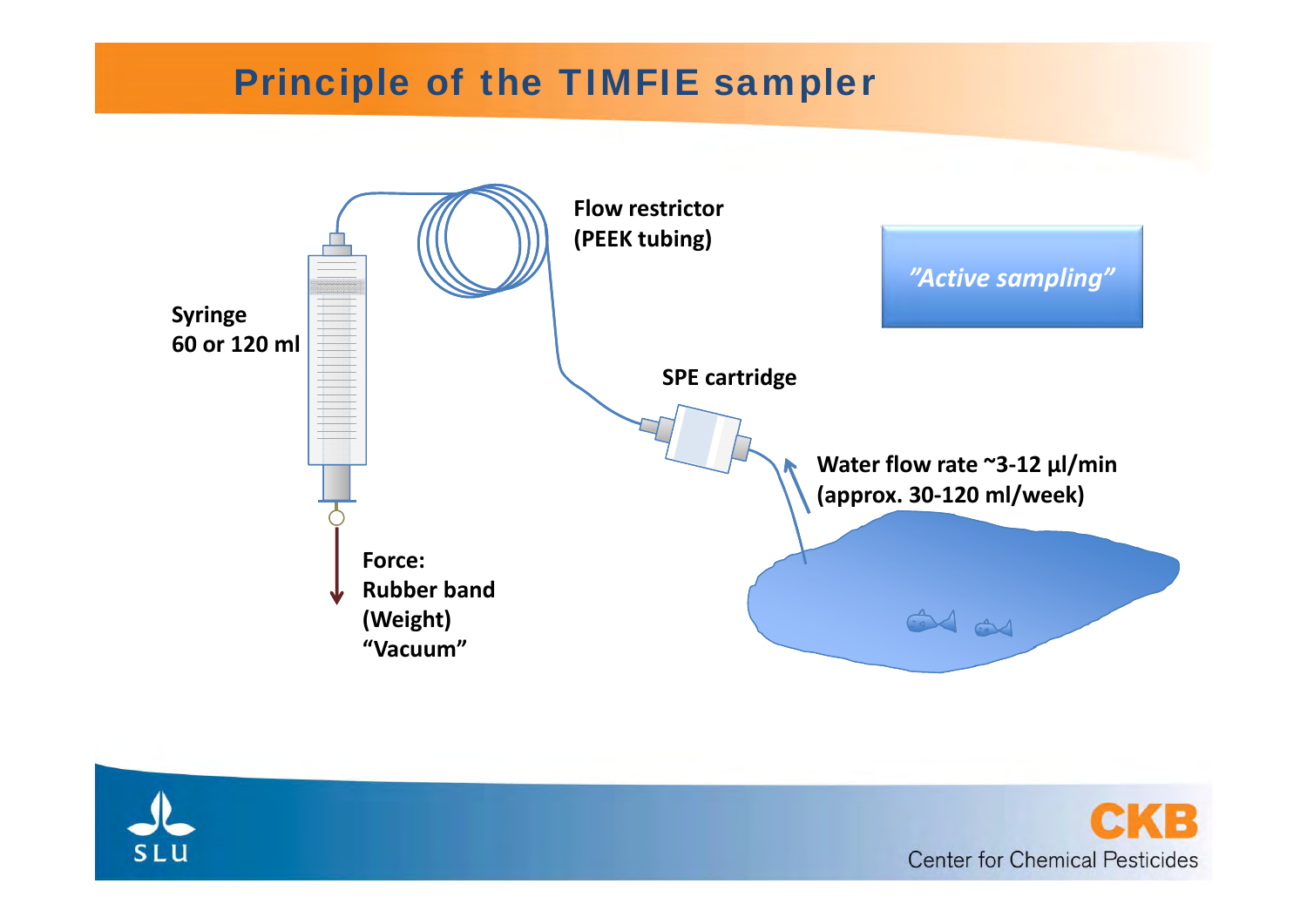#### TIMFIE application in field (example)



Inlet and SPE Rubber band (black) Telescopic stick Restrictor (beige)



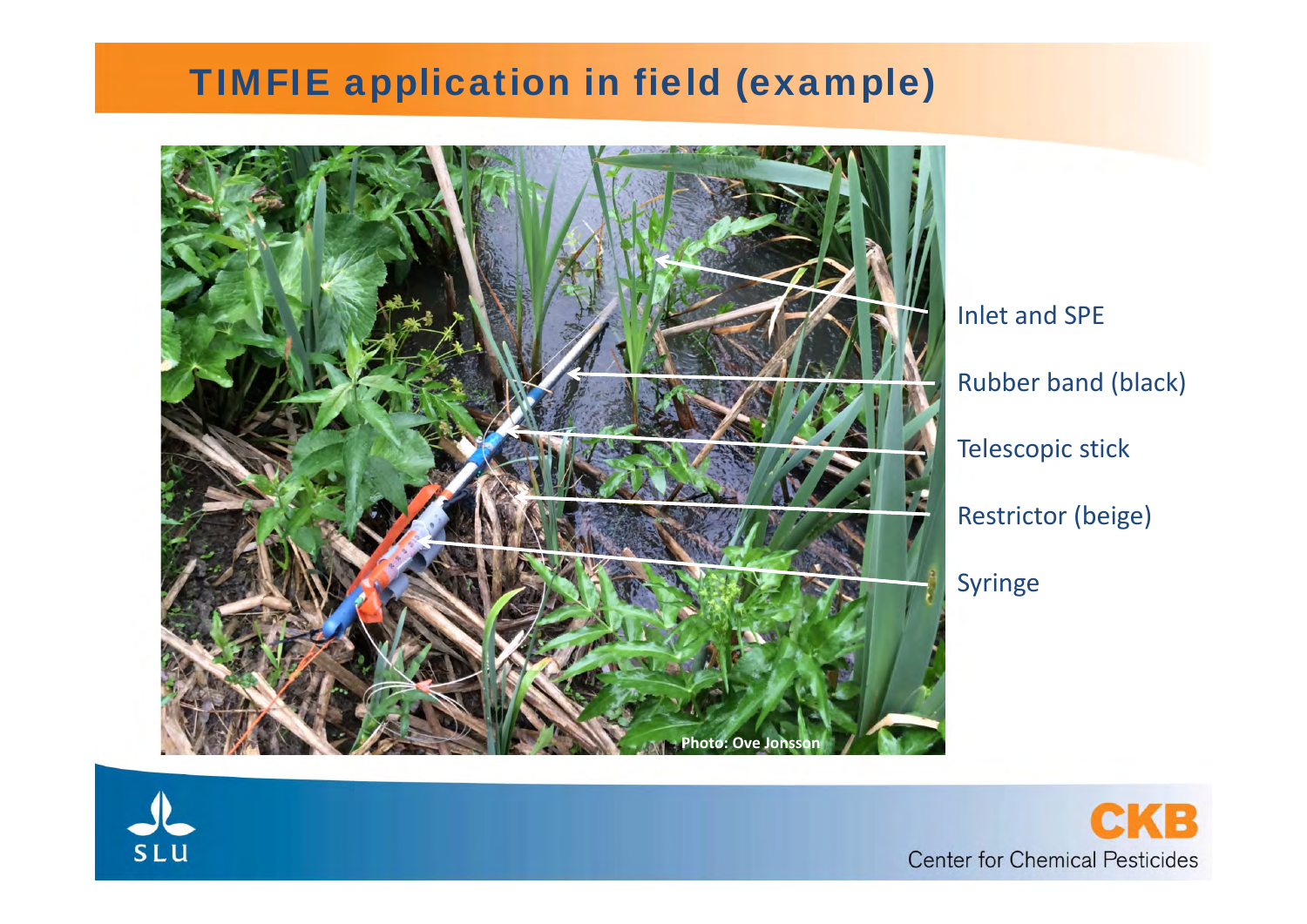

**Photos: Ove Jonsson**



avoid clogging

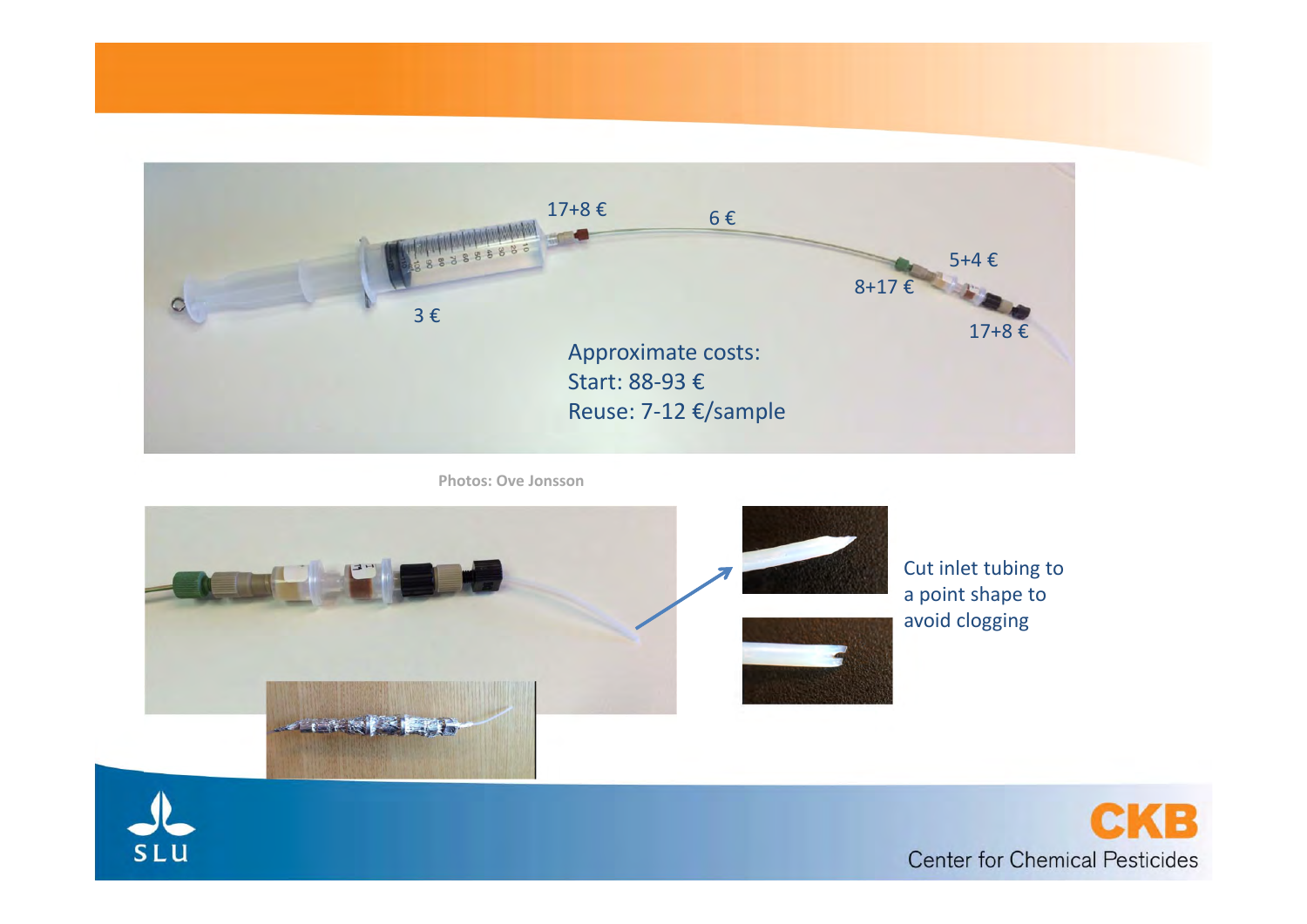

#### **Quantitative analysis**

**Accurate determination of extracted sample volume**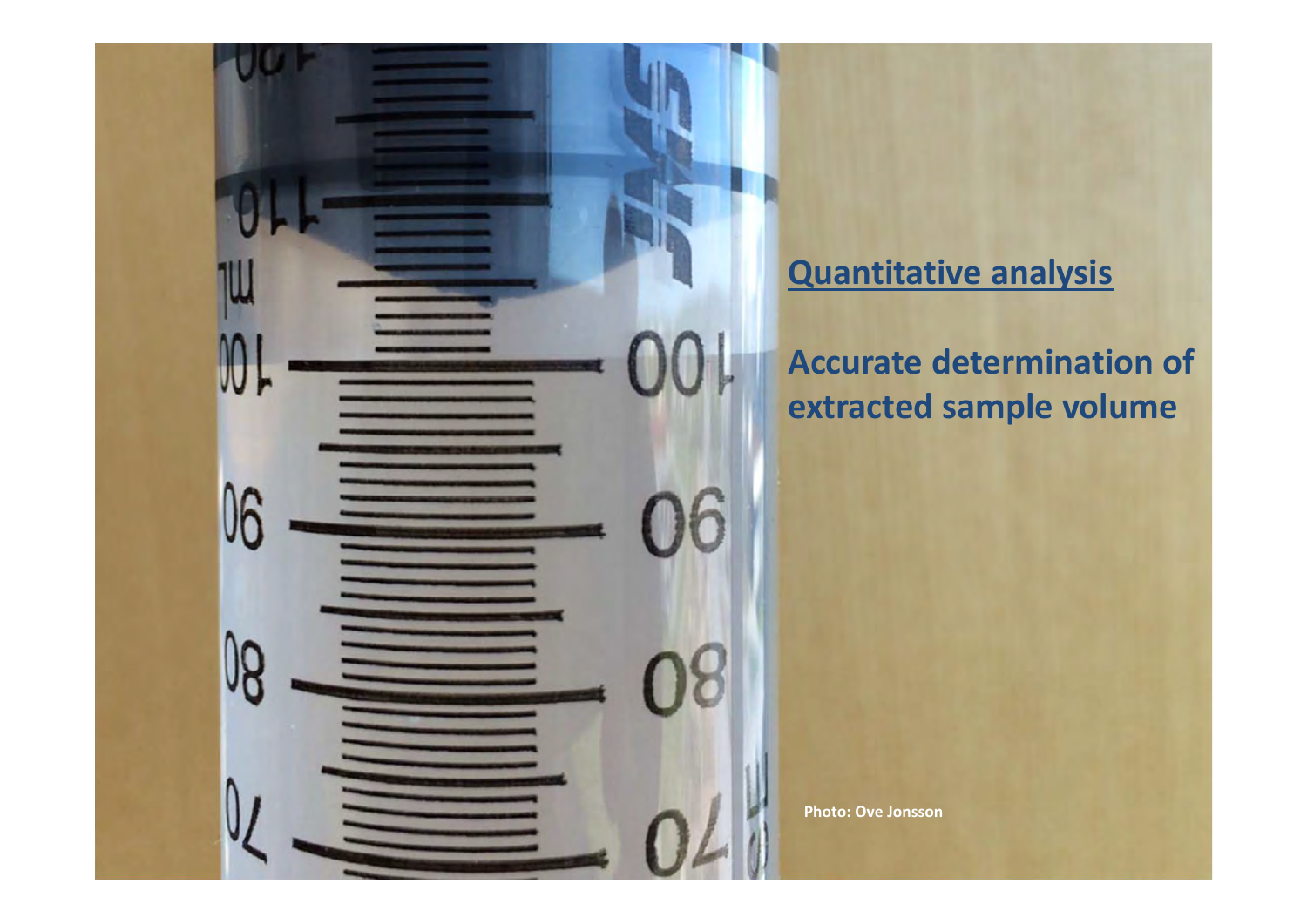#### Extracted volume over time (example)





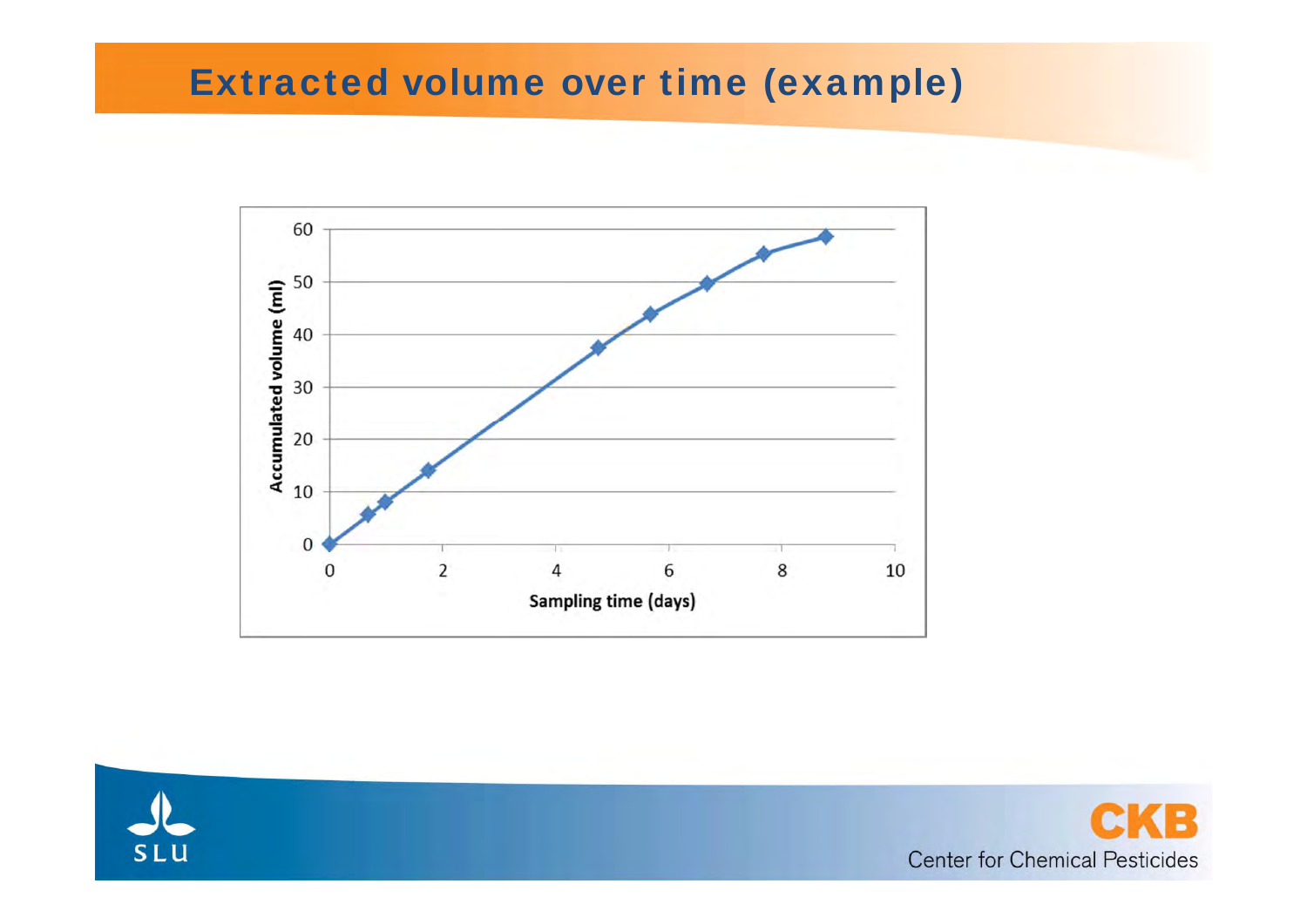#### Solid Phase in situ Extraction possibilities



- $\checkmark$ Small SPE format
- $\checkmark$  Closed flow system
- $\checkmark$  Stack cartridges in series to extract different compound classes
- $\checkmark$  Minimized solvent consumption
- $\checkmark$  Simple, inexpensive shipping and storage
- $\checkmark$ Rational internal standard addition

Chromafix HR‐P and HR‐XAcolumns from Macherey‐Nagel



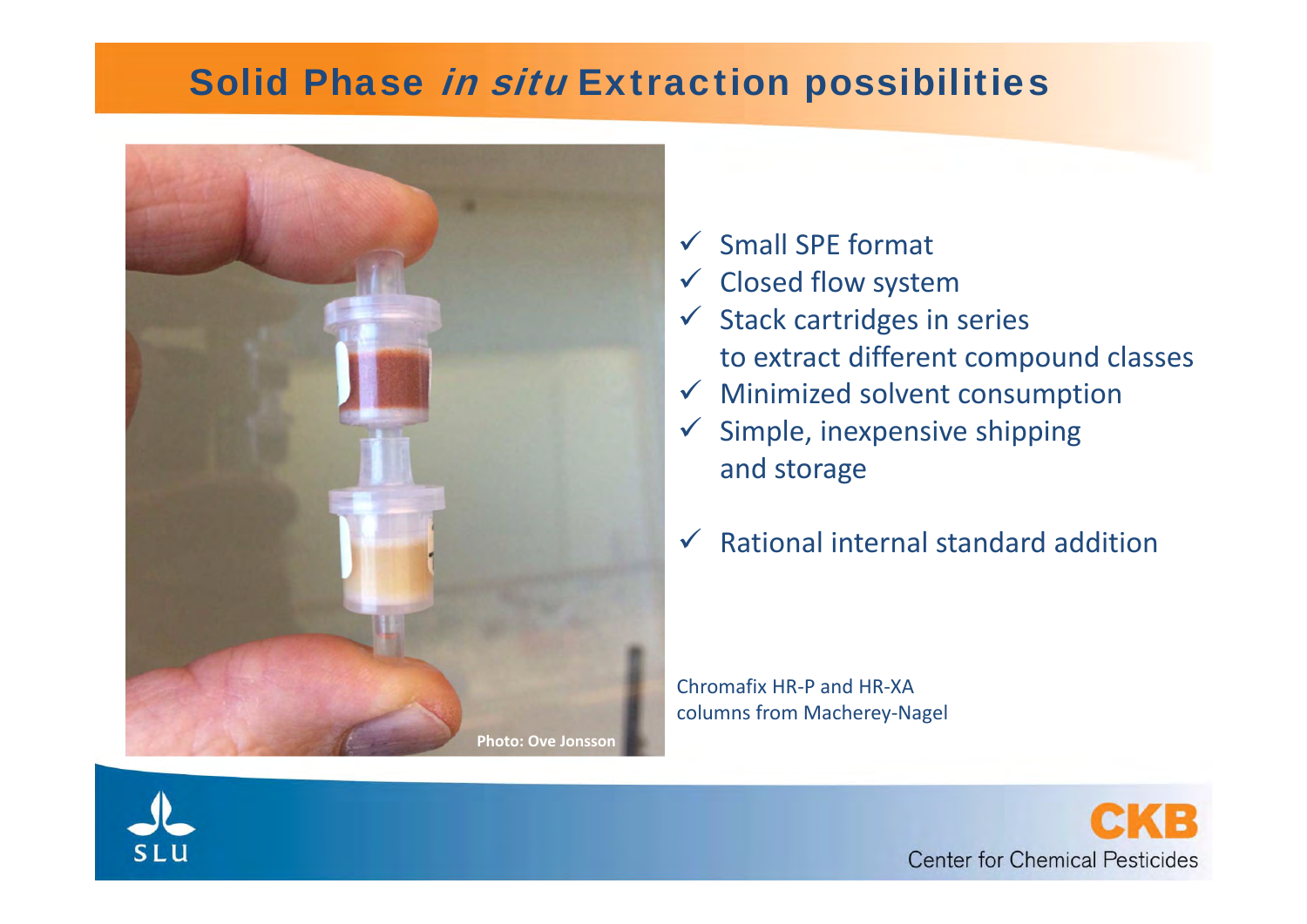# Method validation TIMFIE LC-MS/MS(ES+)

- $\bullet$ ● 30 ml of water extracted on HR-P SPE (hydrophobic polymer particles) Sample preparation, final volume 3 ml, 0.5 ml injected on LC
- $\bullet$ • Relevant surface waters used as matrix
- $\bullet$ **• Matrix blanks, system blanks**
- $\bullet$ Absolute recoveries (3 surface waters, n=4)
- $\bullet$ • Relative recoveries (to internal standards, calibration curve in buffer) Spiking on LOD, LO Q and "high" concentration level (10 surface waters)
- •• Field application, 3 locations, different field personnel
- $\bullet$ • Duplicate field sampling n=9 (176 values > LOQ)



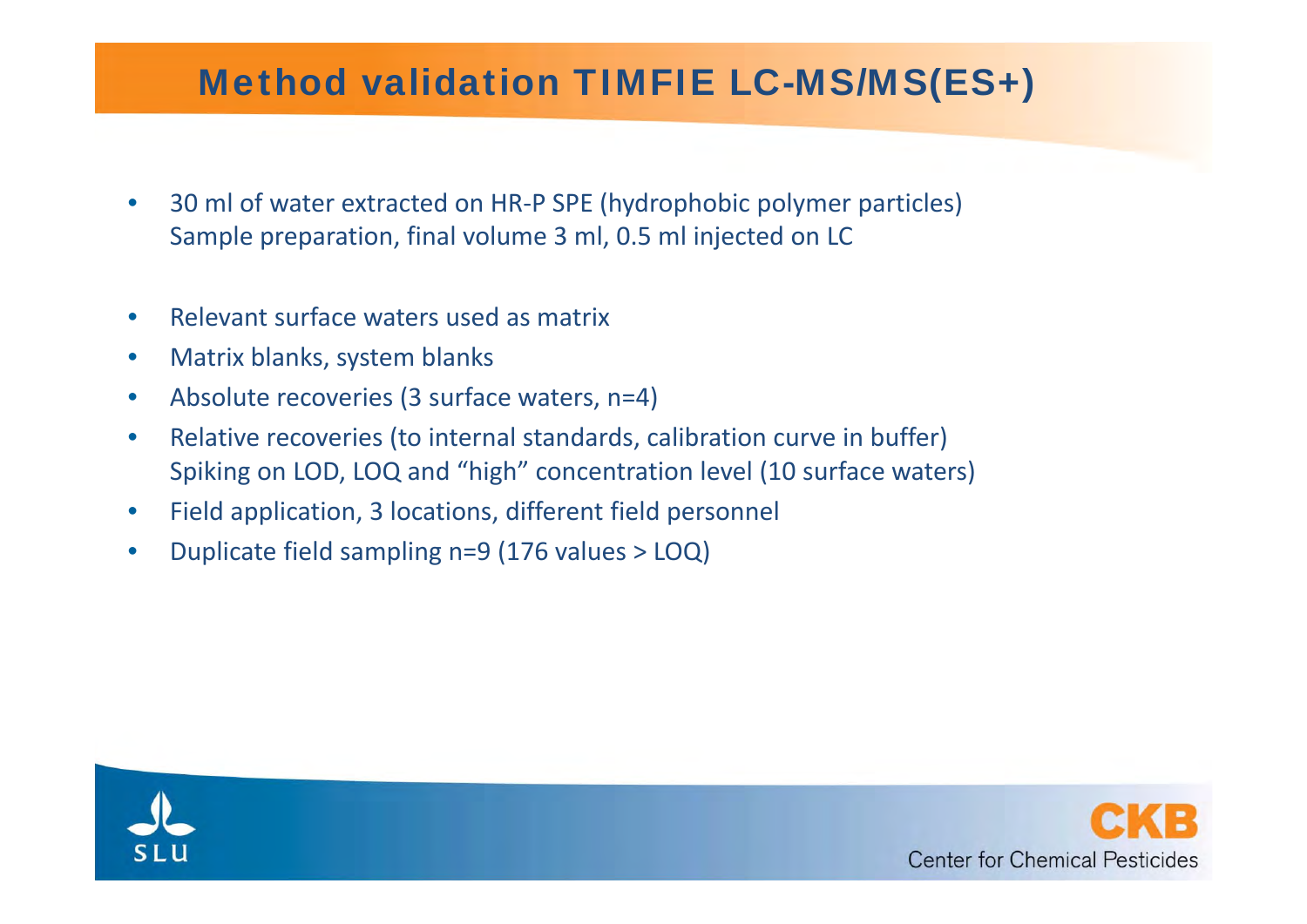#### TIMFIE absolute recoveries of 79 pesticides





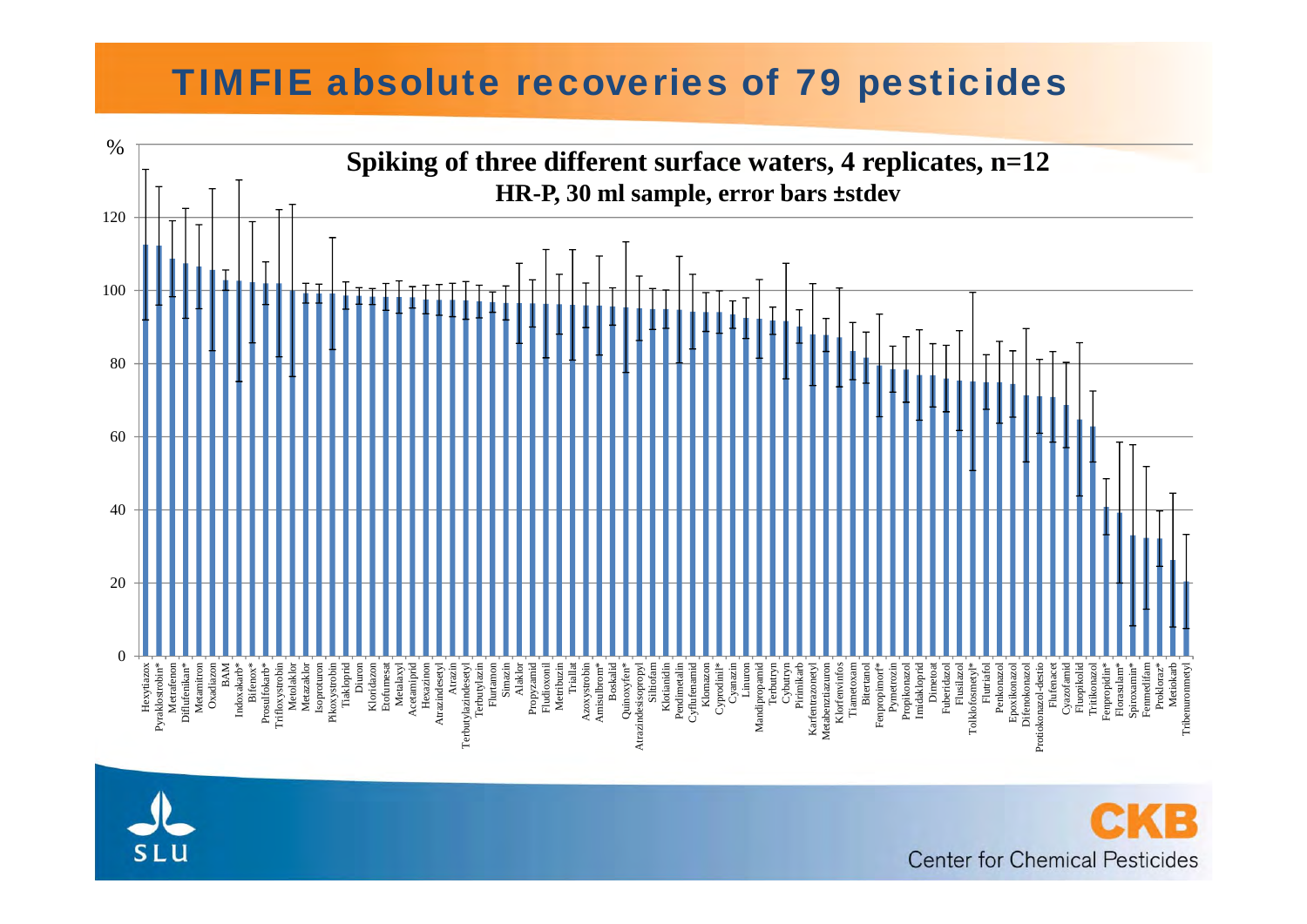# TIMFIE field study

Three streams in southern Sweden, 2015 14 1‐week periods sampled, May‐Oct 9 duplicate samplings In total 39 TIMFIE samples Grab sampling start and end of week







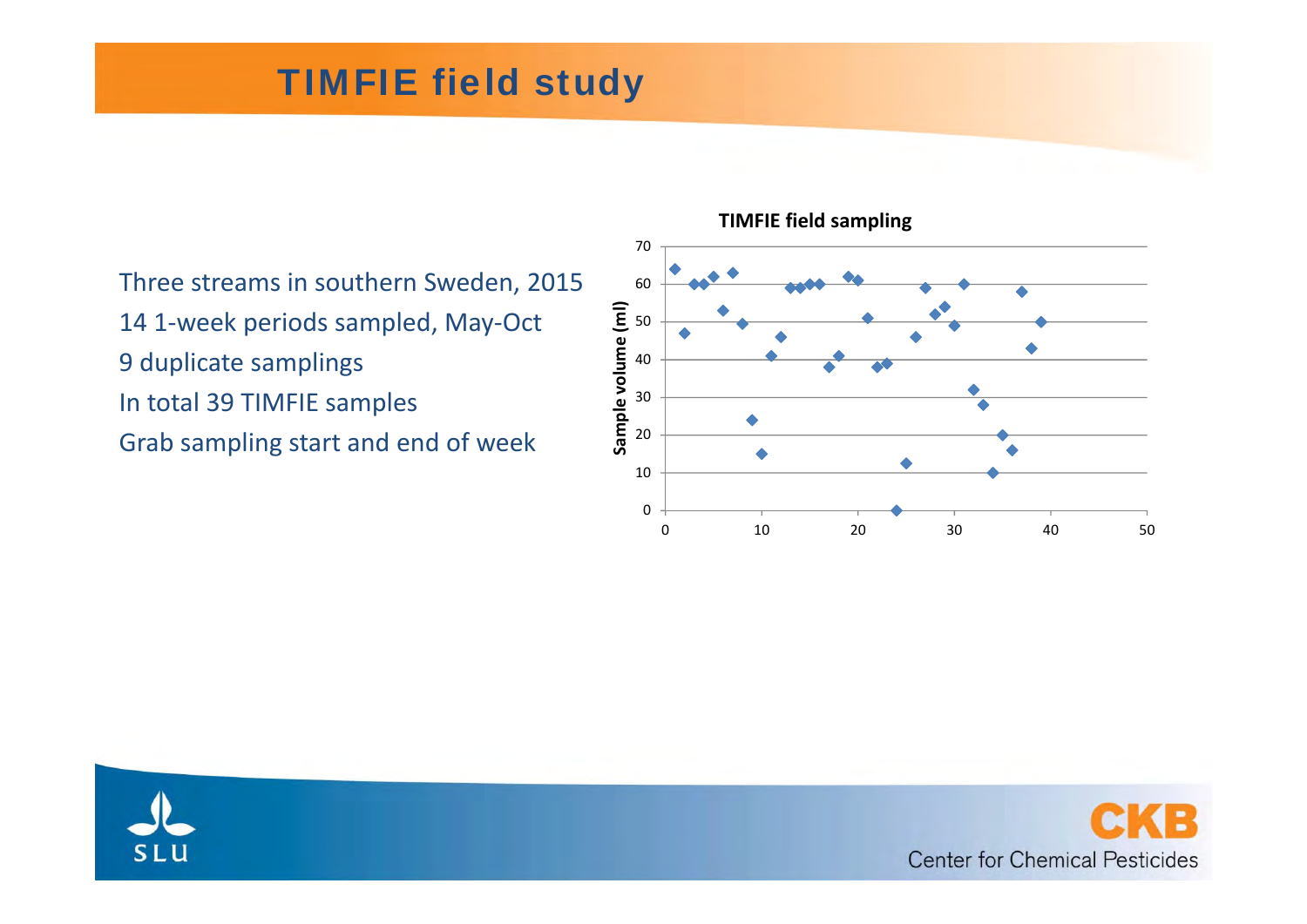#### Results from LC-MS/MS analysis:

**TIMFIE conc. as % of mean grab sampling conc.**

- • Concentration values >LOQ included: TIMFIE 698 hits, grab sampling 308 On average 19 compounds/sample with TIMFIE, 9 comp/sample with grab sampling + ref. method [1] (TIMFIE LOQ 10 times lower than ref. method for most compounds)
- $\bullet$  TIMFIE deviation within duplicates: Mean 18%, Median 14%, Range 0‐120% (n=176)
- $\bullet$  TIMFIE conc. as percent of mean grab sampling: Mean 168%Range 5‐1647% (n=219)

**Grab sampling underestimated pesticide exposure compared to time integrated sampling**

**Discrepancy between sampling strategies (as expected)**











<sup>1</sup> C. Jansson and J. Kreuger 2010 J. AOAC Int., Volume 93, Number 6, 1732-1747

Center for Chemical Pesticides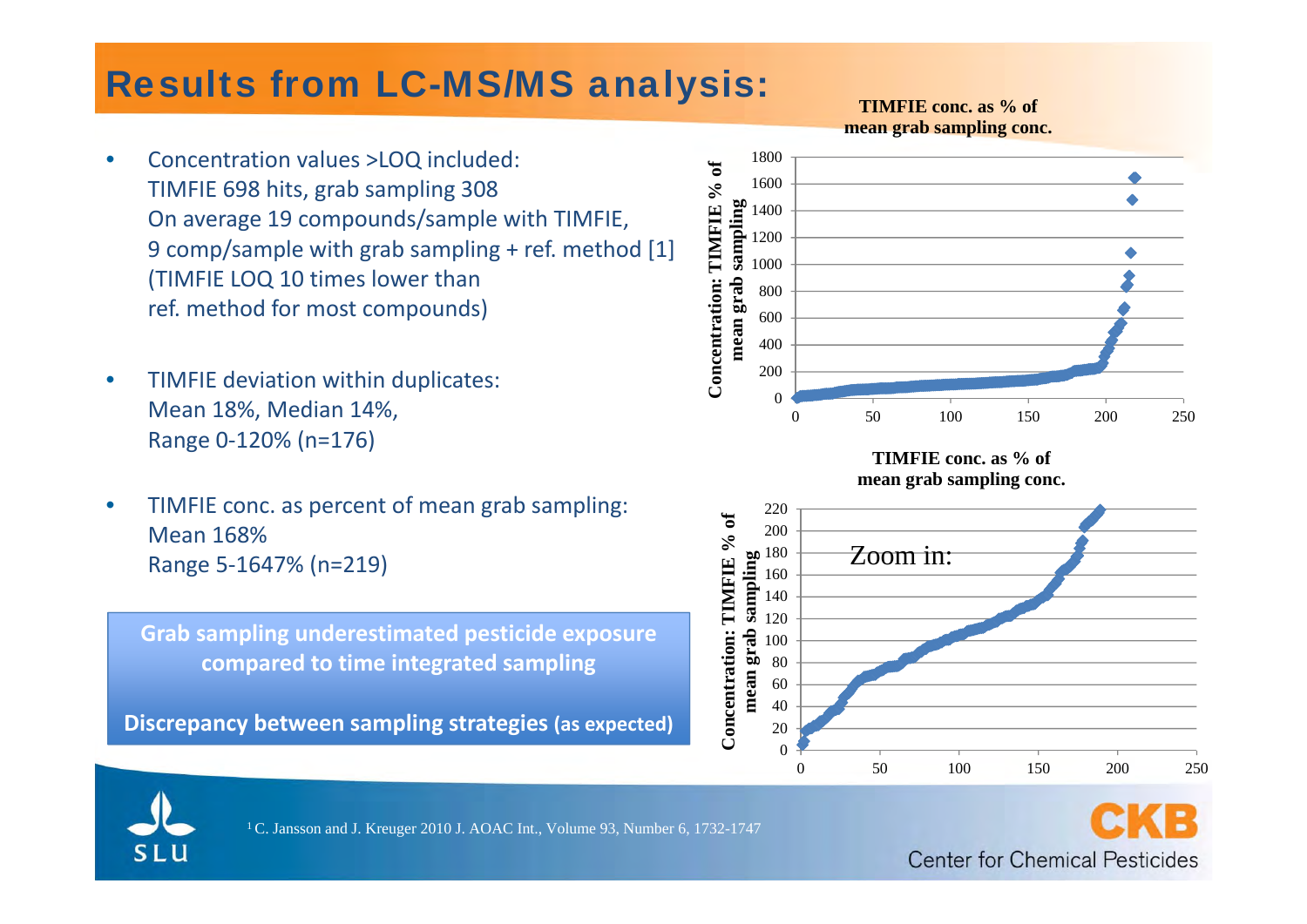# Summary TIMFIE sampling

# **Pros**

- •• Time integrated sample
- $\bullet$ Whole water
- $\bullet$ **Quantitative**
- $\bullet$ Preconcentration
- $\bullet$ Validation process
- $\bullet$ Inexpensive
- $\bullet$  Flexible, different SPE materials translate current SPE methods toTIMFIE conditions
- $\bullet$ Small format, flexible application
- $\bullet$ Transport and storage

# **Cons**

- •• No pH adjustment
- •Not all compounds will be extracted
- •**• Restricted sample volume**



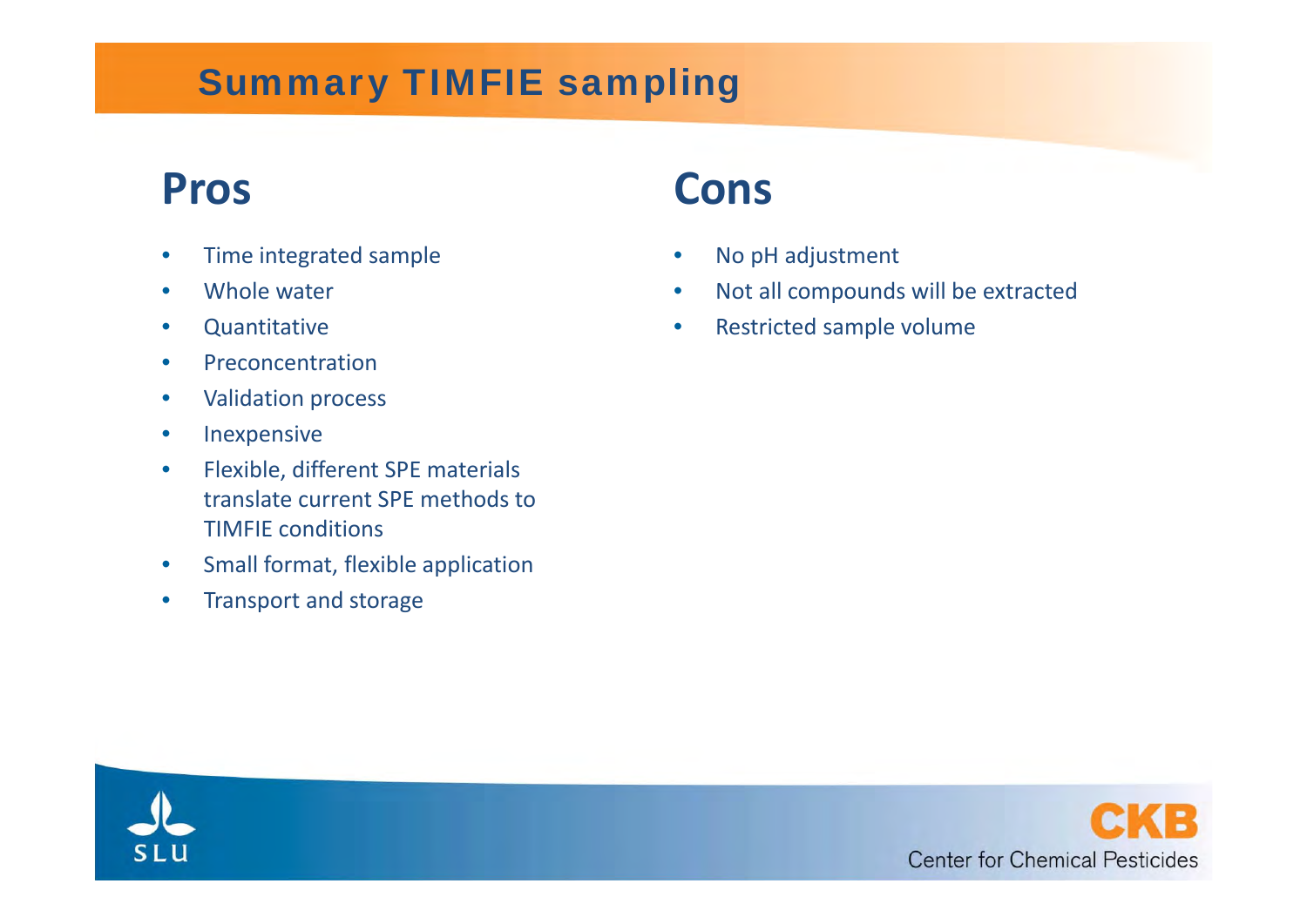**TIMFIE sampling is <sup>a</sup> new**

**quantitative technique**

**that enables**

**time integrated**

**whole water sampling**

**for pollution monitoring**



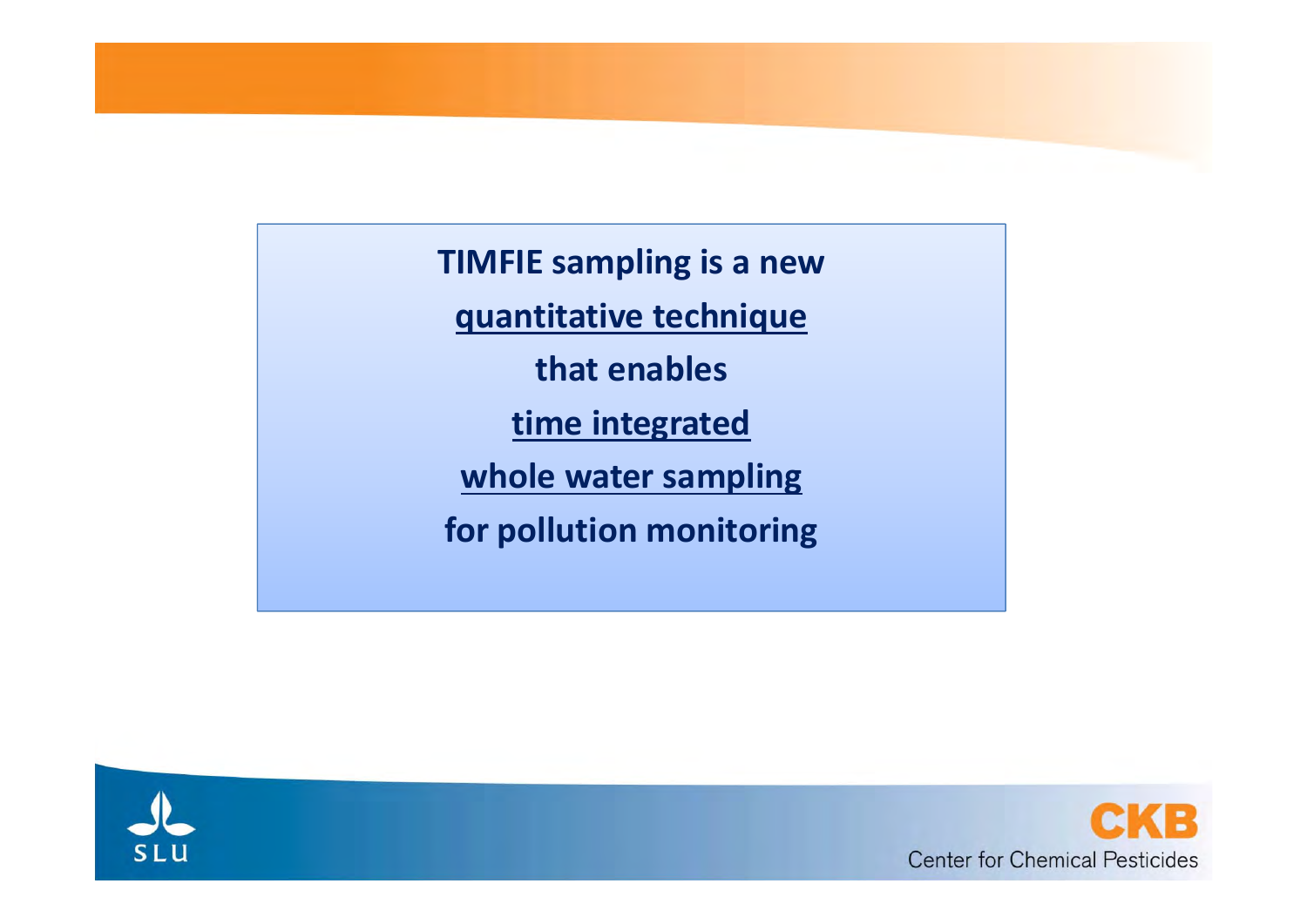## Acknowledgement

Swedish EPA and the Centre for Chemical Pesticides for financial support

Elin Paulsson SLU for performing most of the LC‐MS/MS runs and analysing the massive amount of data generated

Henrik Jernstedt SLU for practical discussions

Jenny Kreuger, CKB and SLU, for support and scientific discussions

Nils‐Åke Johansson and Anette Andrén are acknowledged for performing parts of the field sampling